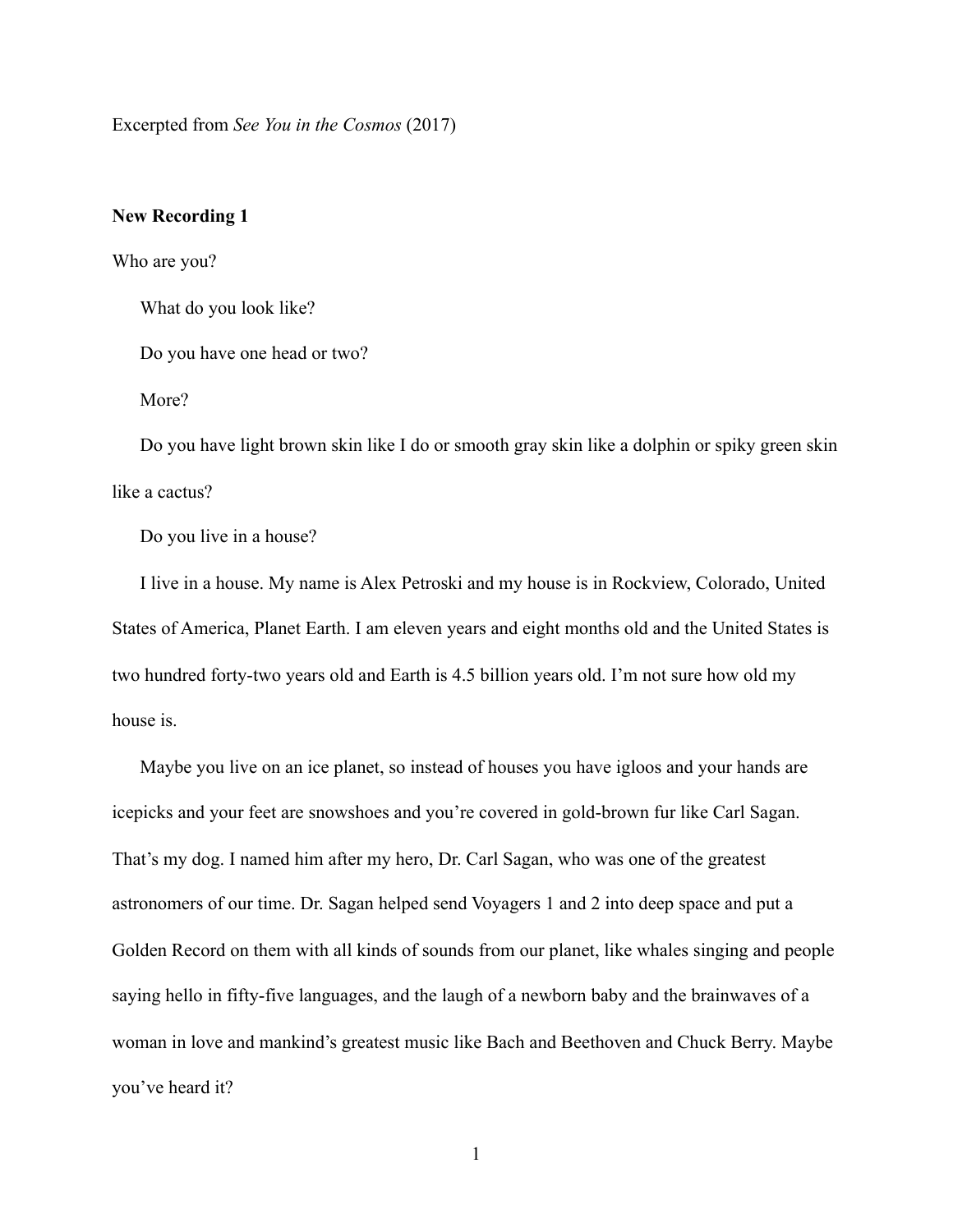I found my pup Carl Sagan in the parking lot at Safeway, and when I saw him he was dirty and hungry and hiding behind a dumpster. I said, Come here boy, don't be scared, but he was crying and curling his tail because we were still strangers at that point. I told him I'm not going to hurt him, I'm a pacifist, and I guess he believed me because when I picked him up he didn't even fight me or try to run. Then I took him back to my house and my mom was lying on the sofa watching her shows like she usually does, and I told her I got the groceries but I got a pup also and I'll take good care of him I promise, I'll play with him and feed him and give him a bath and all the stuff you're supposed to say.

 And she said, You're in the way! So I got out of the way. My best friend Benji's mom would freak if he brought home a pup, but my mom, she doesn't care as long as I make us dinner and don't bother her when she's watching her shows. She's a pretty cool mom.

 I don't know what kind of shows you guys have but the ones my mom likes are game shows and judge shows and shows with five ladies sitting in a fake living room. When I'm at Benji's house we watch Cartoon Network because his family has On Demand, and Benji loves *Battlemorph Academy* and so do a lot of the kids at school. I think that show's OK but I prefer the more classic cartoons like *Dexter's Laboratory* to be honest. That Dexter is one smart kid. I hate it when his sister Didi goes in and messes up everything. I'm glad I don't have a sister to mess up my stuff, especially when I'm working on my rocket.

 I do have an older brother though. His name is Ronnie but everyone calls him RJ except my mom and me and some of his old high school friends because his middle name is James. Ronnie's a lot older, he's more than twice how old I am. He's twenty-four. He lives in Los Angeles and his job is an agent, and I know what you're thinking but he's not that kind of agent.

2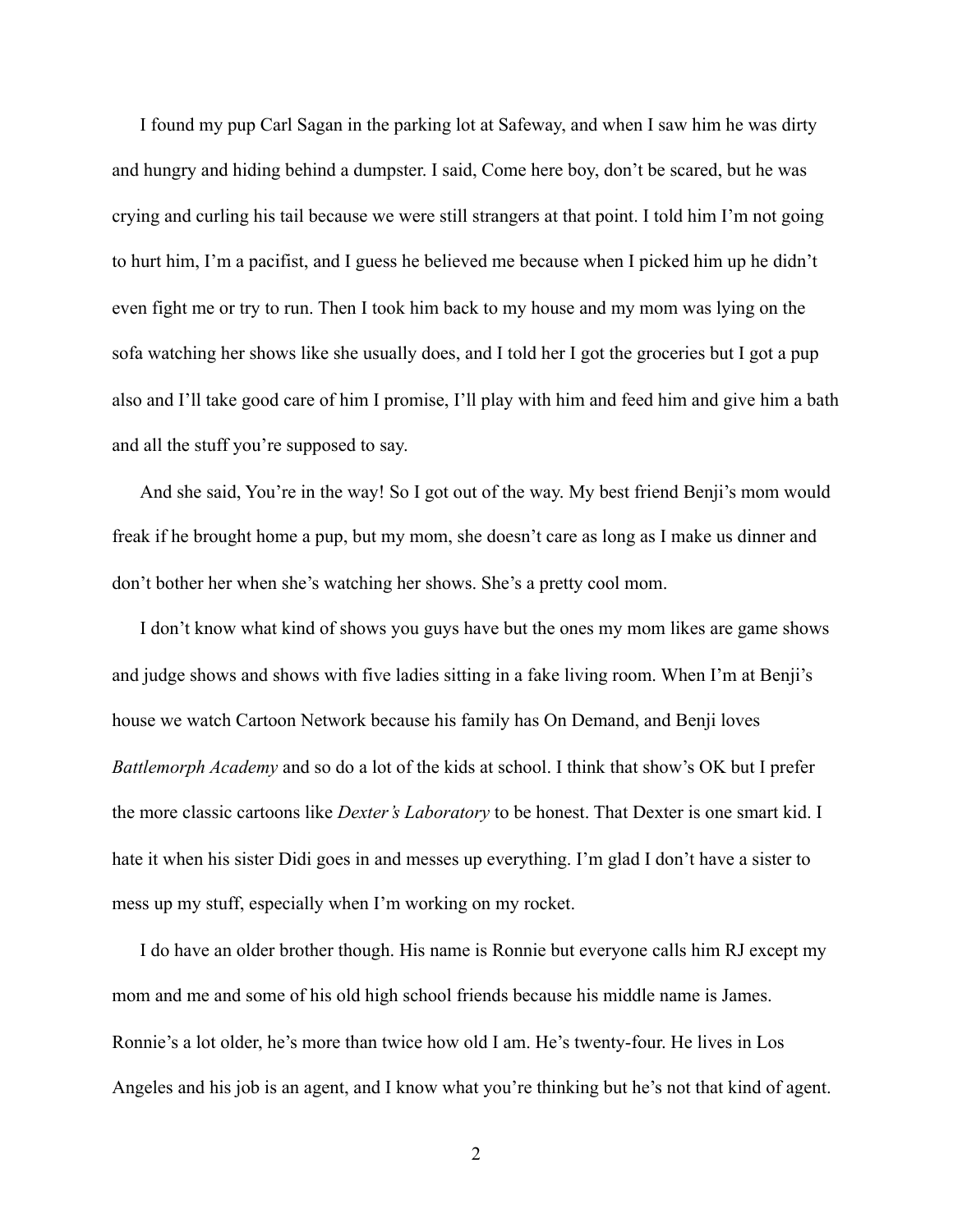He's not a spy or Bond, James Bond, kind of agent. He doesn't fight terrorists or bust drug dealers or play poker with super-villains. He helps basketball and football players get shoe commercials. But he does go to fancy parties and wear sunglasses, so I guess it's kind of the same.

 Ronnie wouldn't let me keep Carl Sagan at first. He never likes it when my mom and me spend his money on stuff that isn't groceries or bills for our house. When I told him about Carl Sagan over the phone he said, Uh-uh, we can't afford a dog. I said I think we CAN afford a dog because I've been getting the on-sale food from Safeway and making my own sandwiches for school instead of buying hot lunch, and also I got a part-time job helping Mr. Bashir stack magazines at his gas station. I said, I've been saving the money for my rocket but I can use some of it to buy Carl Sagan's food because he's not that big of a dog, and besides, you should come back to Rockview sometime and meet him in person—I mean, in dog—before you make any brash decisions.

 That was almost a year ago and Ronnie still hasn't met Carl Sagan in dog yet. But I'm sure when they finally do meet that Ronnie's going to love him because who can turn down that face?

Huh? Who can turn down that face?

That's right, I'm talking about you, Carl Sagan. Do you want to say hello?

Come on boy, say hello.

 Carl Sagan doesn't want to say hello. He's just staring at me like, What are you doing? Who are you talking to? Is there a person in there? I don't see a person in there.

3